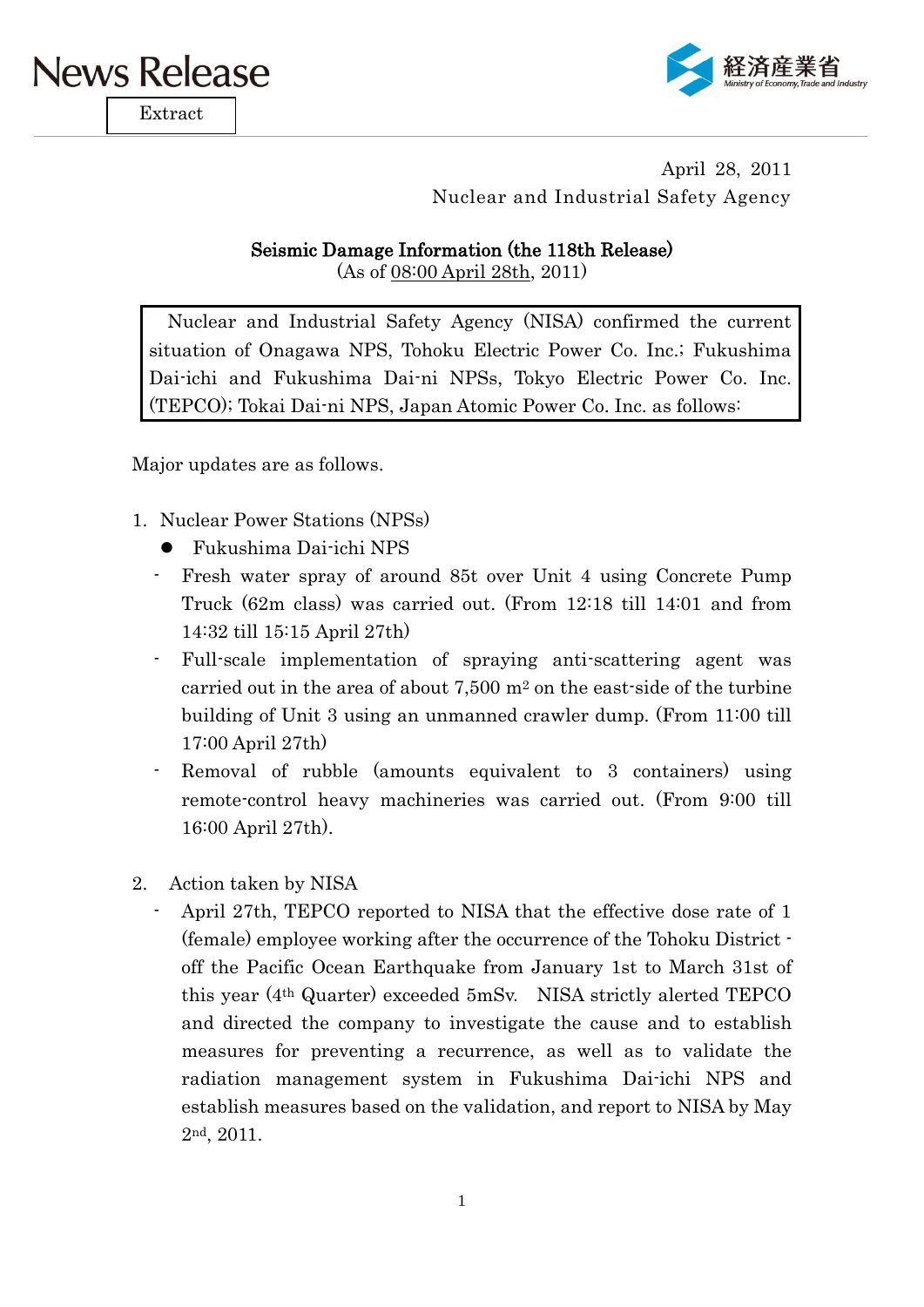

## < Possibility on radiation exposure >

- April 27th, the effective dose rate of 1 (female) employee working after the occurrence of the Tohoku District - off the Pacific Ocean Earthquake during a 3-month period stating from January 1st (4th Quarter of FY2010) was confirmed to be 17.55mSv, exceeding the legal limit (5mSv/3 months). Following medical exams conducted by a doctor, it was confirmed that there was no impact on the health of this employee.

## <Directives Regarding Foods and Drinks>

The suspension of shipment and restriction of intake was lifted for the following districts and items. (April 27th)

- Lifting of the suspension of shipment and restriction of intake.
- Head type leafy vegetables grown in Aizu and Minamiaizu District<sup>\*1</sup> of Fukushima Prefecture.
- Flowerhead brassicas produced in Kennan District\*<sup>2</sup> of Fukushima Prefecture.

\*1: Aizuwakamatsu-City, Kitakata-City, Nishiaizu-Town, Bandai-Town, Inawashiro-Town, Aizusakashita-Town, Yanaizu-Town, Mishima-Town, Kaneyama-Town, Aizumisato-Town, Shimogo-Town, Tadami-Town, Minamiaizu-Town, Kitashiobara-Village, Yukawa-Village, Showa-Village and Hinoemata-Village

\*2: Shirakawa-City, Yabuki-Town, Tanagura-Village, Yamatsuri-Town, Hanawa-Town, Nishigo-Village, Izumizaki-Village, Nakajima-Village and Samegawa-Village.

Lifting of the suspension of shipment

- Spinach grown in Tochigi Prefecture (The suspension of shipment for spinach grown in Nasushiobara City and Shioya Town of Tochigi Prefecture was already lifted on April 21.)